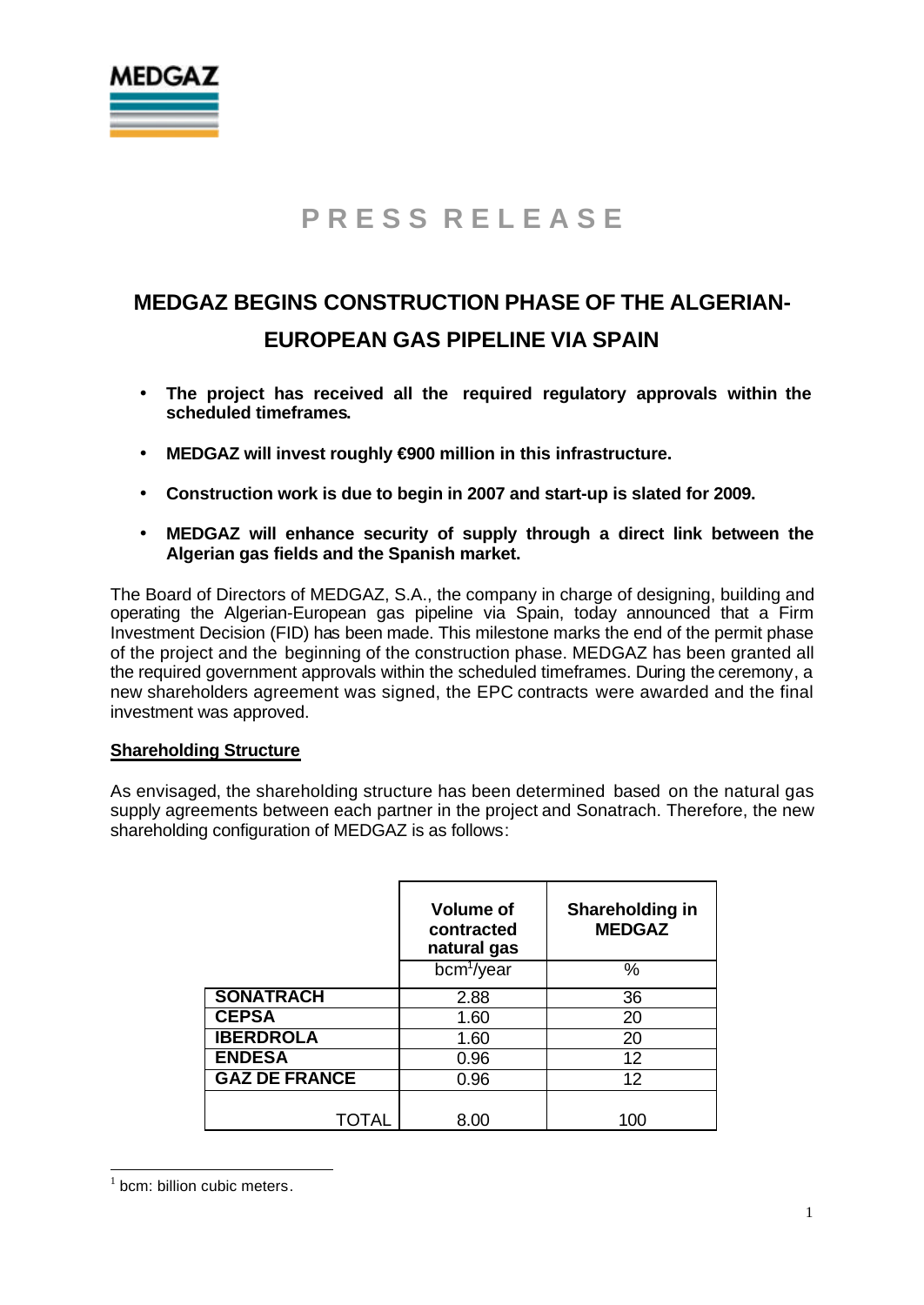

#### **Capital Expenditures**

MEDGAZ will invest roughly 900 million euros, a figure that includes past costs of the project, the construction and start-up of an initial gas pipeline (with a capacity of 8 BCM/year) and the pre-installation in the coastal sections of a future extension. MEDGAZ will comply with the most stringent international standards in all environmental, safety and health-related aspects.

#### **Key Contracts**

MEDGAZ has awarded the main contracts for construction of the gas pipeline. The first invitations to tender (ITT) were launched in accordance with the tendering procedures agreed to with the European regulatory authorities at the beginning of 2006. All of the successful bidders are globally-renowned companies that specialize in this type of infrastructures, using the most cutting-edge technologies available on the market.

#### **Technical Features**

With an initial capacity of **8 BCM/year**, MEDGAZ will transport natural gas from Beni Saf on the Algerian coast up to landfall in Almeria. The total offshore distance of the pipeline is **210 km** across the Mediterranean seabed, and the central section will reach a maximum water depth of **2,160 meters**.

In Algeria, it will hook up to the Hassi R'Mel-Beni Saf gas pipeline operated by Sonatrach, while in Spain, it will link up with the Almería-Albacete gas pipeline belonging to ENAGAS. which will facilitate its connection to the Spanish and European gas grid.

MEDGAZ will also be in charge of building and operating a Compressor Station in Beni Saf and a Receiving Terminal in Almería.

#### **Strategic Project**

MEDGAZ is strategic for both Algeria and Spain as well as the rest of Europe. On the one hand, natural gas will be supplied directly from Algeria, without requiring transit through third countries, which will considerably enhance security of supply. On the other hand, it is the most cost-effective way of delivering natural gas to Southern Europe and creating a future gas hub, as highlighted by world-reputed energy pundits and experts such as the Mediterranean Energy Observatory (OME) and Wood Mackenzie. Additionally, the planned sub-sea link will help meet the goals and targets set out in the Kyoto Protocol.

As a result, Spain's Government, in the 2005-2011 revision of the "Planning of the Gas & Power Sectors", assigned this project Priority "A" status.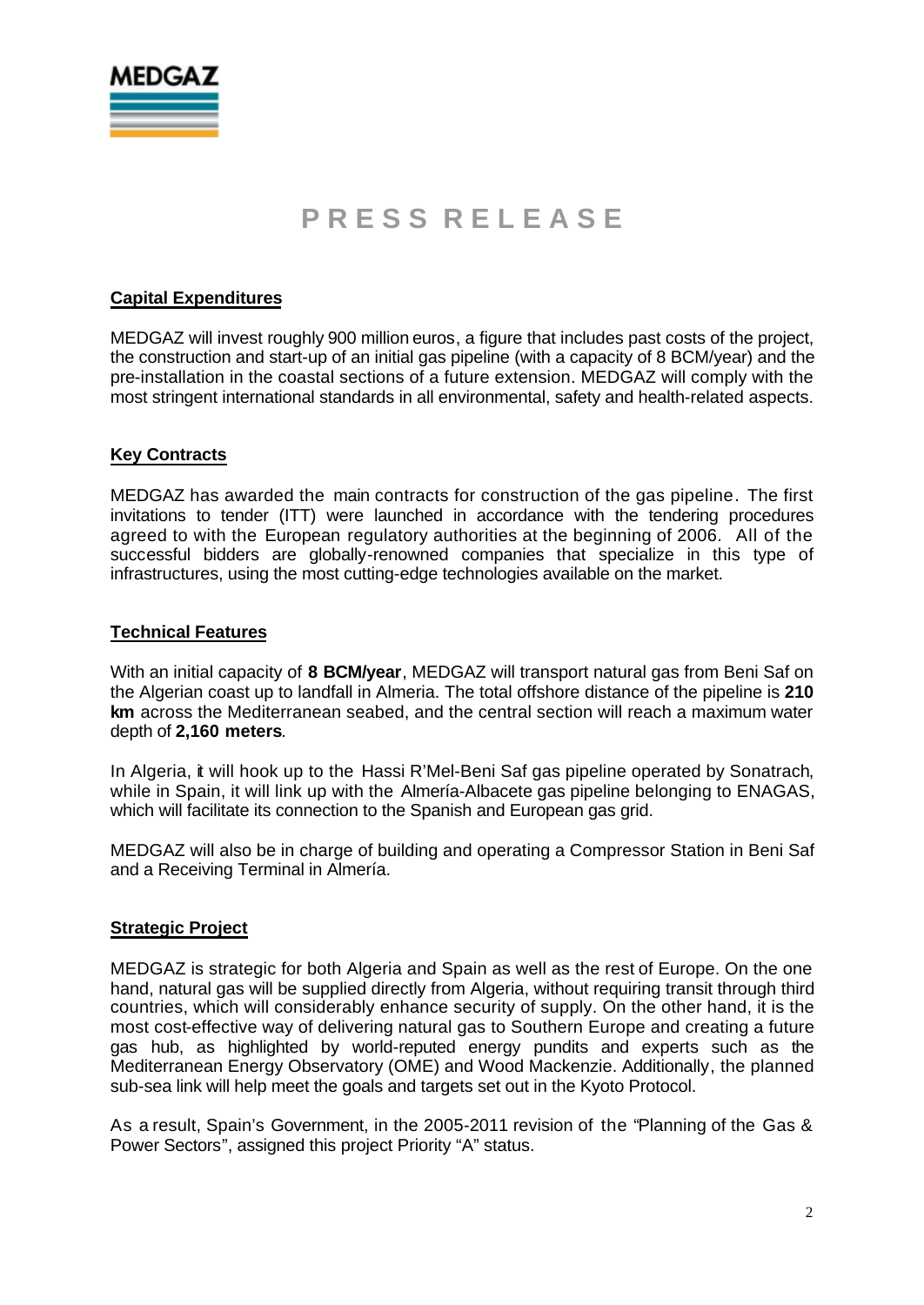

MEDGAZ has likewise been included in the list of "Projects of Common Interest" within Trans-European Energy Networks (TEN).

### **Timeline**

• Overall Planning

|                                           | 2001 |  |  | 2002 |  |  | 2003 |  |  | 2004 |  | 2005 |  | 2006 |  | 2007 |  | 2008 |  |  | 2009 |                                                                                       |  |
|-------------------------------------------|------|--|--|------|--|--|------|--|--|------|--|------|--|------|--|------|--|------|--|--|------|---------------------------------------------------------------------------------------|--|
|                                           |      |  |  |      |  |  |      |  |  |      |  |      |  |      |  |      |  |      |  |  |      | S 2 S 1 S 2 S 1 S 2 S 1 S 2 S 1 S 2 S 1 S 2 S 1 S 2 S 1 S 2 S 1 S 2 S 1 S 2 S 1 S 2 S |  |
| <b>Project Launch</b>                     |      |  |  |      |  |  |      |  |  |      |  |      |  |      |  |      |  |      |  |  |      |                                                                                       |  |
| <b>Feasibility Study</b>                  |      |  |  |      |  |  |      |  |  |      |  |      |  |      |  |      |  |      |  |  |      |                                                                                       |  |
| <b>Route Confirmation &amp; FEED*</b>     |      |  |  |      |  |  |      |  |  |      |  |      |  |      |  |      |  |      |  |  |      |                                                                                       |  |
| <b>Transition to Construction Company</b> |      |  |  |      |  |  |      |  |  |      |  |      |  |      |  |      |  |      |  |  |      |                                                                                       |  |
| <b>Commercial Agreements</b>              |      |  |  |      |  |  |      |  |  |      |  |      |  |      |  |      |  |      |  |  |      |                                                                                       |  |
| Permitting                                |      |  |  |      |  |  |      |  |  |      |  |      |  |      |  |      |  |      |  |  |      |                                                                                       |  |
| <b>Firm Investment Decision (FID)</b>     |      |  |  |      |  |  |      |  |  |      |  |      |  |      |  |      |  |      |  |  |      |                                                                                       |  |
| <b>Project Execution</b>                  |      |  |  |      |  |  |      |  |  |      |  |      |  |      |  |      |  |      |  |  |      |                                                                                       |  |
| <b>Start-up (First Gas)</b>               |      |  |  |      |  |  |      |  |  |      |  |      |  |      |  |      |  |      |  |  |      |                                                                                       |  |

*\*Front-End Engineering & Design*